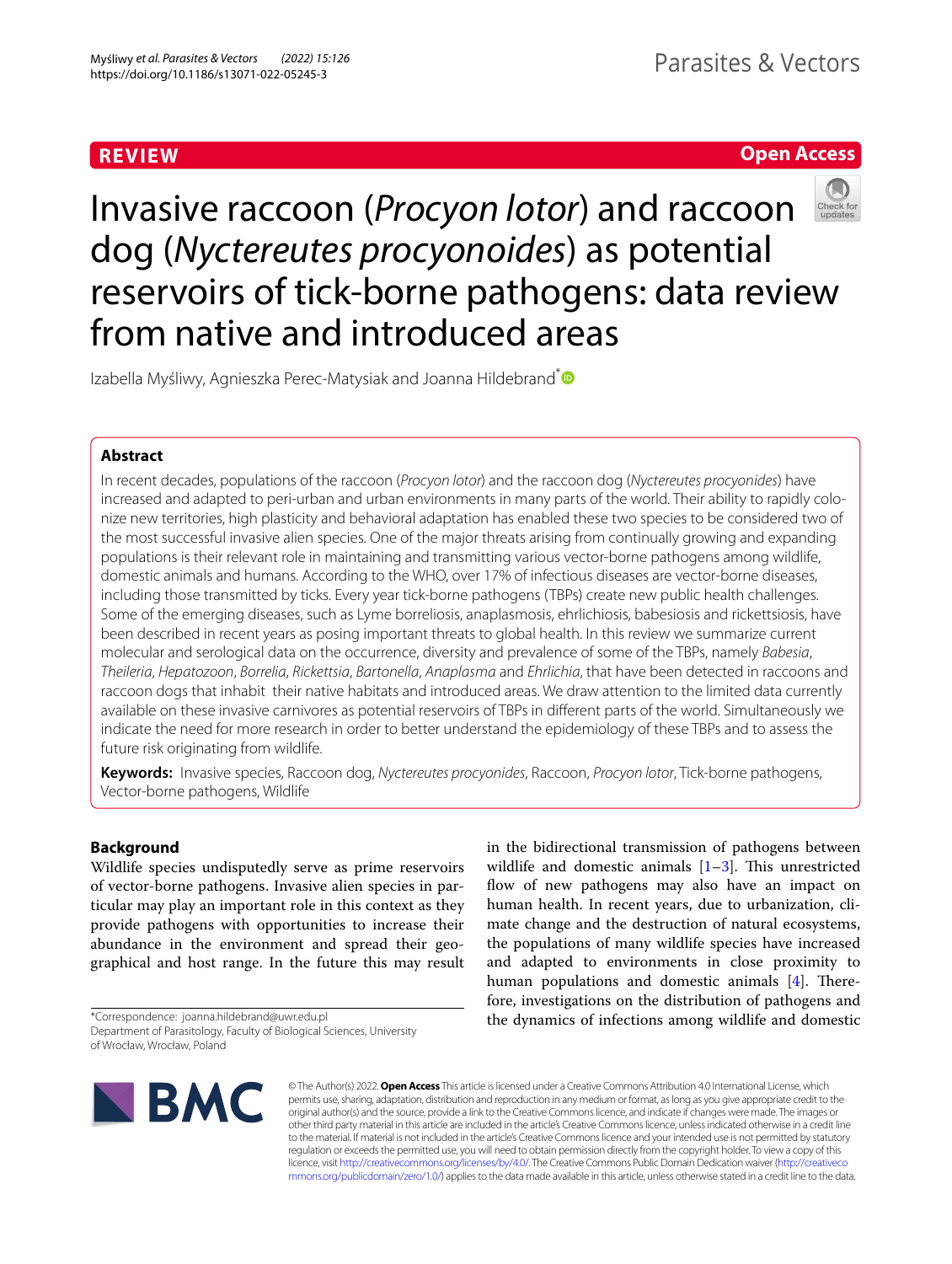animals are of great importance for a better understanding of their epidemiology [[4–](#page-9-1)[6](#page-9-2)].

The raccoon (*Procyon lotor*) is a North American member of the Procyonidae family and was introduced to Europe in the 1930s for fur farming and hunting, and as a pet  $[7, 8]$  $[7, 8]$  $[7, 8]$  $[7, 8]$  $[7, 8]$ . The species rapidly proliferated and spread across Europe  $[9-13]$  $[9-13]$ . In Japan, the raccoon was first introduced in the 1960s where, after the spectacular success of the animated cartoon 'Rascal raccoon' in 1977, it was imported from North America and popularized as a pet  $[10, 14]$  $[10, 14]$  $[10, 14]$  $[10, 14]$  $[10, 14]$ . The raccoon is highly adaptable to varying environmental conditions and is a host to numerous human pathogens, including the nematode *Baylisascaris procyonis* that is a causative agent of a severe ocular and neurological illness in many species of animals as well as in humans [[12,](#page-9-9) [15,](#page-9-10) [16](#page-9-11)]. It has been confrmed that this mesocarnivore has synanthropic potential not only in its native areas but also in territories where it has been newly introduced [[16](#page-9-11)[–18](#page-9-12)].

The raccoon dog (*Nyctereutes procyonoides*) is a member of the Canidae family and is native to eastern Asia. There are six distinguished subspecies: *Nyctereutes procyonoides* Gray, 1834; *N. p. orestes* Thomas, 1923; *N. p. koreensis* Mori, 1922; *N. p. ussuriensis* Matschie, 1907; *N. p. viverrinus* Temminck, 1838; and *N. p. albus* Beard, 1904. This invasive carnivore was introduced into Europe for its fur in the middle of the twentieth century  $[19]$  $[19]$  $[19]$ . The ability of the raccoon dog to adapt to various environmental conditions and its high behavioral plasticity and reproductive capacity are the prime factors driving its colonizing success in Europe. They are an important reservoir of numerous zoonotic pathogens which may pose a threat to public health as well as to the biodiversity of native fauna. In addition to the red fox, in central Europe the raccoon dog can also act as a defnitive host for the zoonotic parasite *Echinococcus multilocularis*, which causes alveolar echinococcosis, considered to be one of the most dangerous zoonoses [[2,](#page-8-1) [20](#page-9-14)–[22\]](#page-9-15).

The increasing prevalence and transmission of tickborne diseases (TBDs) are major public health issues, as over 17% of infectious diseases, including TBDs, are vector-borne. *Borrelia* spp*.*, *Anaplasma* spp., *Rickettsia* spp*.*, *Ehrlichia* spp. and *Babesia* spp. are emerging tick-borne pathogens which are highly important in terms of animal and human health worldwide [[23,](#page-9-16) [24\]](#page-9-17). Raccoons and raccoon dogs have been shown to gradually spread their geographical range and colonize non-native territories and to be able to reach high population density within a short time, thereby playing a signifcant role in pathogen circulation. Some studies have shown that species introduced into a new environment often lose their own parasites during the course of establishing a new population (Enemy Release Hypothesis) [[25](#page-9-18)] but that they also encounter and accumulate parasites which occur in the newly colonized areas. The very few publications included in the analysis presented in this review refer to both the raccoon and raccoon dog as introduced species that serve as potential reservoirs of tick-borne pathogens outside their native habitat, particularly in Europe where research has been focused principally on intestinal microparasites and helminth identification [\[26–](#page-9-19)[31\]](#page-9-20).

The aim of this review was to provide an overview of published data on raccoons and raccoon dogs as wildlife reservoirs and possible sentinels for tick-borne pathogens of bacterial and parasitic origin in their native and introduced habitats. Simultaneously, we indicate the importance of and direction for future research based on key gaps in current knowledge.

### **Data sources**

Publications providing data on the tick-borne pathogens reported in raccoons and raccoon dogs worldwide were identifed using search engines and the Web of Science, Scopus and Google Scholar databases. The search results were manually checked and verifed individually. All of the included articles were written in English and Japanese and were published between 1972 and 2021 in scientifc journals. This review does not include abstracts from conferences or dissertations.

## **Molecular and serological data Raccoon (***Procyon lotor***)**

## *Babesia spp./Theileria spp.*

Several *Babesia* parasites have been confrmed to potentially infect raccoons. Before molecular testing, the *Babesia* species parasitizing raccoons was named *B. lotori* based on microscopic observations [[32\]](#page-9-21). In Japan, where raccoons are a non-native species, molecular studies confrmed *Babesia* sp. (from the *Babesia* sensu stricto [s.s.] group), *Babesia microti*-like and also *Babesia* species similar to *B. lotori*. The *B. microti*-like parasite was reported in two raccoons from Hokkaido, Japan, and despite the capture of 372 raccoons, only 24 were examined for the presence of this protozoan. All of the animals selected for examination had a signifcant splenomegaly, which is one of the clinical manifestations of babesiosis. DNA sequences extracted from two blood samples collected from raccoons testing positive for this protozoan were found to be identical to those from the USA, based on small subunit ribosomal DNA (SSU-rDNA) analysis, leading to the conclusion that this pathogen might have been introduced to Japan together with the raccoon from North America [\[33](#page-9-22)[–35](#page-9-23)]. In the studies undertaken by Jinnai et al. [[35](#page-9-23)], six out of 348 (1.7%) blood samples collected from raccoons obtained from Hokkaido gave PCRpositive signals for the presence of *Babesia* DNA. This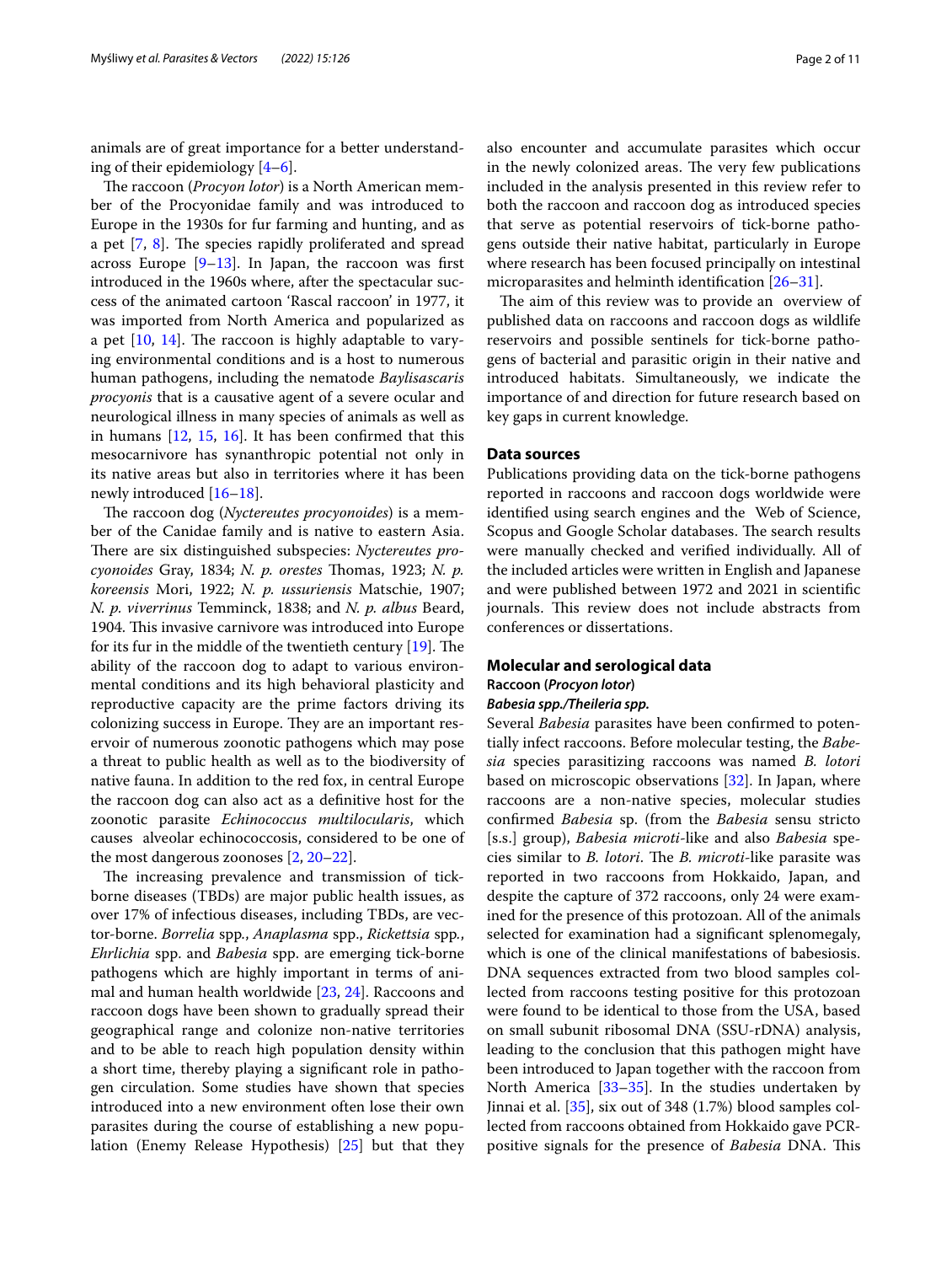study identifed, for the frst time, fve unknown parasites belonging to the *Babesia* sp. from feral Japanese raccoons. Four sequences were classifed into a novel group within *Babesia* genus (Clade 1) and one sequence was found to be classifed into Clade 2 which also contained *Babesia* sp. found in the ixodid tick from Japan as well as *Babesia* sp., *B. divergens* and *B. odocoilei* reported in raccoons from the USA. These results indicated that new *Babesia* parasites may have established a new life-cycle in Japanese feral raccoons. Information provided by studies conducted in the USA confrmed that there are four putative piroplasm species present in raccoons from the USA (i.e. *B. lotori*, *B. microti*-like, a novel *Babesia* s.s. and a novel western *Babesia* sp.) with an additional ffth species found only in the Japanese population of raccoons [[36,](#page-9-24) [37](#page-9-25)]. *Babesia microti*-like was the most common piroplasm detected in raccoons from the USA. This parasite was found for the frst time in a raccoon from Massachusetts [[38\]](#page-9-26). High prevalence has been reported in raccoons from Florida (82.4%) and North Carolina (84%), Minnesota and Colorado (66%). The results of studies undertaken by Garrett et al. [\[37](#page-9-25)] also showed high prevalence (62%) of *B. microti*-like in raccoons sampled from various locations in the USA and Canada. The survey conducted by Modarelli et al. [[39\]](#page-9-27) revealed for the frst time the presence of the *B. microti* in raccoons from Texas (33.3%), with the reported sequence resembling one isolated from raccoons in Florida and Northern USA. Additionally, two diferent *Babesia* species have been detected: *Babesia* sp. Coco and another *Babesia* spo. which most closely resembles *Babesia* sp. AJB-1006 detected in a raccoon in Illinois [[36](#page-9-24), [37,](#page-9-25) [39](#page-9-27)[–41](#page-9-28)]. *Babesia lotori* (previously referred to as *Babesia* s.s. and Babesia sp. AJB-2006) has been found in a single raccoon from Illinois that had clinical symptoms, and in raccoons from Minnesota and Colorado, North Carolina and various other states in the USA [\[36](#page-9-24), [37,](#page-9-25) [40](#page-9-29), [42\]](#page-9-30). No data on potential tick vectors for any *Babesia* spp. of raccoons in the USA and Japan are currently available. Only a few individuals of European raccoons in Austria and Spain have been tested for *Babesia* sp*.,* and none of these were found to be infected with this protozoan [\[28,](#page-9-31) [43\]](#page-9-32). The nomenclature of the *Babesia* species detected in raccoons is still inconsistent.

### *Hepatozoon spp.*

The presence of *Hepatozoon* spp. in raccoons was demonstrated by molecular methods in surveys carried out in the USA [[39,](#page-9-27) [44\]](#page-9-33). *Hepatozoon canis* was reported for the frst time in the European population of this carnivore in Spain, with an overall prevalence of 2.6%. This study is the frst and the only study of this parasite infection in raccoons from Europe [[45\]](#page-9-34).

### *Borrelia spp.*

Most of the data on this spirochete in raccoons originates from the USA and is based on the results of serological testing [[46](#page-9-35)[–53](#page-10-0)]. Antibodies against *Borrelia burgdorferi*, *B. lonestari* or *B. turicatae* were detected. Yabsley et al. [\[50](#page-10-1)] attempted to confrm the seropositive results by the PCR method; however, no *Borrelia* DNA was detected during molecular testing. The molecular results from studies carried out by Tufts et al. [\[54](#page-10-2)] show the presence of *B. burgdorferi* only in one out of 39 raccoons. The only study on this spirochetal infection in raccoons from introduced areas was conducted in Japan, in which only one sample was seropositive for both *Borrelia afzelii* (0.1%) and *Borrelia garinii* (0.1%) [[54](#page-10-2), [55](#page-10-3)].

#### *Rickettsia spp.*

Most of the studies on the detection of *Rickettsia* in raccoons were conducted in the USA using serological methods, resulting in the detection of *Rickettsia rickettsii*, *R. montana*, *R. parkeri* and *R. bellii* 369-C strain. The most frequently detected species was *R. rickettsii*, which is an etiological agent of Rocky Mountain spotted fever (RMSP) in North and South America [[51,](#page-10-4) [52](#page-10-5), [54](#page-10-2), [56](#page-10-6)[–61](#page-10-7)]. Molecular research carried out in Japan revealed the presence of *Rickettsia japonica*, *R. tsutsugamushi*, *R. felis*, *R. heliongjiangensis/R. japonica*, *R. amblyommi*, *R. helvetica* and *Rickettsia* sp. Hj126 [[55,](#page-10-3) [62,](#page-10-8) [63\]](#page-10-9); in these studies, a high number of animals were tested  $(n=699,$ *n*=752 and *n*=194, respectively). *Rickettsia japonica* is a causative agent of RMSF in Japan. All detected species were found to be pathogenic to humans, with the exception of *Rickettsia* sp. Hj126 whose pathogenicity is unknown. European populations of raccoon have not yet been examined.

### *Bartonella spp.*

Little is known about infection by this pathogen in raccoons. The results of molecular research in the USA demonstrated the presence of the DNA of *Bartonella rochalimae*, *B. henselae*, *B. koehlerae* and *B. berkhofi* in samples collected from raccoons. The dominant detected species was *B. henselae*, which is a causative agent of cat-scratch disease in humans [\[64](#page-10-10)[–67\]](#page-10-11). Researchers in Canada were the frst to identify lesions associated with *Bartonella* infection in a raccoon. The species identified in this animal was closely related to *Bartonella taylorii* [[68\]](#page-10-12). A study in Japan found no *Bartonella* species in 977 blood samples collected from raccoons  $[69]$  $[69]$ . There is no research data currently available on the occurrence of *Bartonella* among raccoons introduced into Europe.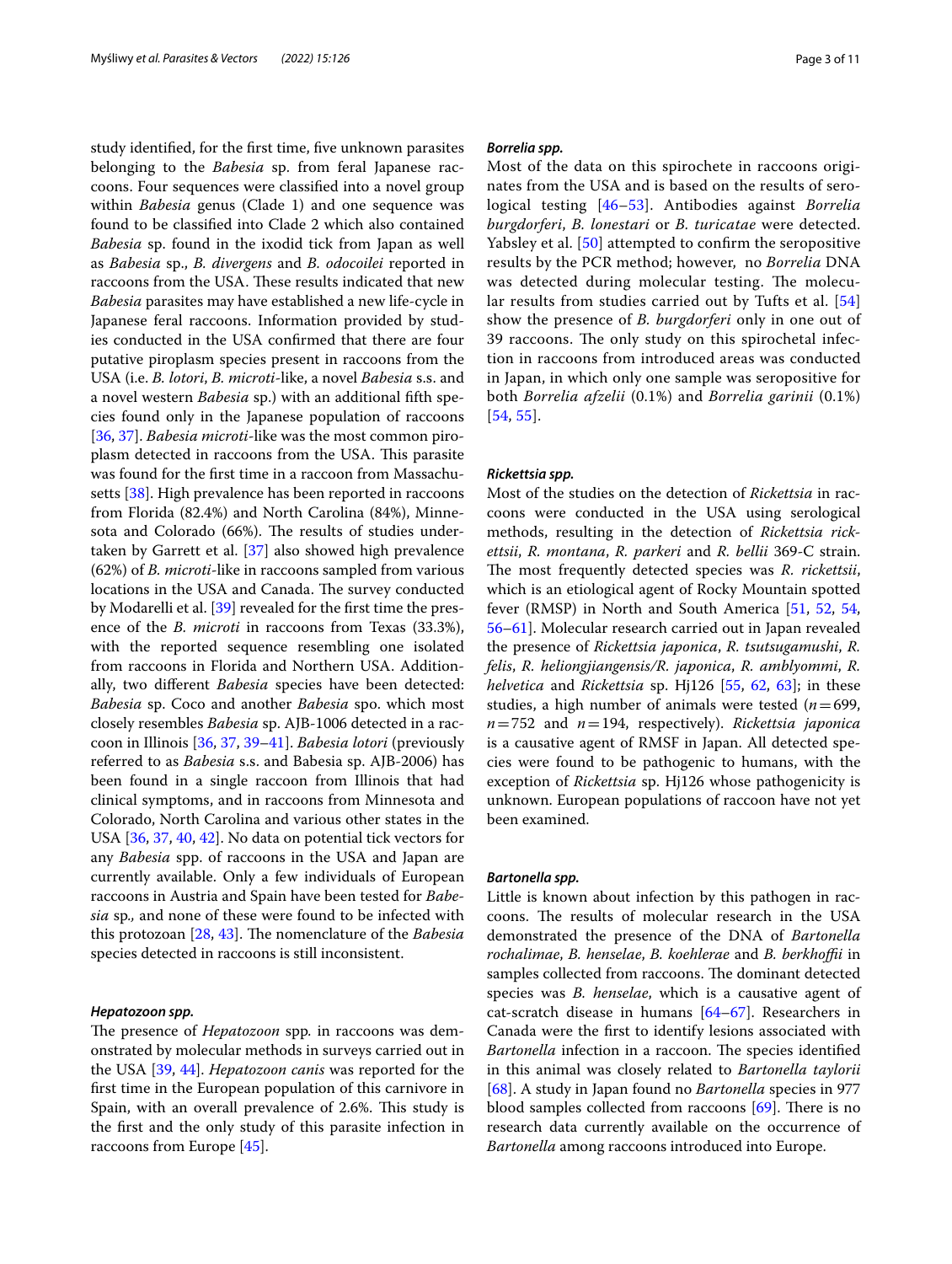### *Anaplasma spp.*

Molecular and serological methods have confrmed *Anaplasma* infection among raccoons from the USA, with the results showing that raccoons may be infected with *Anaplasma phagocytophilum*. However, in these studies, the seropositive results were not always confrmed by PCR tests [[50](#page-10-1), [54](#page-10-2), [70](#page-10-14), [71](#page-10-15)]. In Japan, molecular studies undertaken by Sashika et al. [[72\]](#page-10-16) confrmed for the frst time the presence of *Aanaplasma bovis* in blood from raccoons, with pathogen DNA detected in 36 out of 699 examined samples; no DNA of *A. phagocytophilum* was found during that study. These results suggest that raccoons could be a potential reservoir for *A. bovis*. Another study showed a seropositive reaction towards *A. phagocytophium* in one raccoon sample, although PCR testing did not confrm this result [\[73](#page-10-17)]. In Europe, a limited number of molecular studies have been conducted, on raccoons from Austria, Czech Republic, Germany and Poland [\[6](#page-9-2), [28,](#page-9-31) [74\]](#page-10-18); however, *A. phagocytophilum* DNA was found only in one raccoon that originated from Poland.

### *Ehrlichia spp. and Candidatus Neoehrlichia spp.*

In the USA, the most commonly used methods to detect *Ehrlichia* in raccoons have been serological methods. Seropositive results were obtained for *Ehrlichia canis* and *Ehrlichia chafeensis* in a number of studies, but almost all results were PCR negative with the exception of one sample that was seropositive for *E. canis*. Both *E. canis* and *E. chafeensis* are etiological agents of monocytic ehrlichiosis [\[50](#page-10-1), [51](#page-10-4), [54,](#page-10-2) [71,](#page-10-15) [75](#page-10-19), [76](#page-10-20)]. A number of molecular studies have been carried out in Europe. Studies conducted in Austria and Spain targeted the detection of *E. canis*, which infects wild carnivores and domestic dogs worldwide [[28,](#page-9-31) [45](#page-9-34)]. In the Austrian study, only four individuals were examined and no pathogen was detected. However, in the Spanish study, 194 individuals were tested and the prevalence of *E. canis* sp. DNA was 2.6%. DNA of *Ehrlichia* sp. was not detected in any of 15 raccoons examined from the Czech Republic [\[6](#page-9-2)] (see also [[77\]](#page-10-21)). Only two studies have been performed to detect *Ehrlichia* in Japanese raccoons [\[72,](#page-10-16) [73\]](#page-10-17). From the 187 animals examined by Inokuma et al. [\[73](#page-10-17)], only one and three raccoons showed a serological reaction to *E. canis* and *E. chafeensis*, respectively, but PCR testing did not confrm these results. A molecular survey undertaken by Sashika et al. [[72\]](#page-10-16) showed no presence of either *E. canis* or *E. chafeensis* DNA in 699 tested animals. *Candidatus* Neoehrlichia lotoris has been detected only in raccoons from the USA in which its prevalence is quite high—53.3% [\[71\]](#page-10-15) and 67% [[78\]](#page-10-22). It has been confirmed that this species is closely related to *Candidatus* Neoehrlichia mikurensis, and it was originally named as a novel *Ehrlichia-*like organism based on *16S* rRNA gene sequence. As a result, the raccoon is considered to be a natural host of *Candidatus* Neoehrlichia lotoris [[71](#page-10-15), [78,](#page-10-22) [79](#page-10-23)]. Surveys from Poland, Germany and the Czech Republic did not show any presence of *Candidatus* Neoehrlichia sp. DNA in the examined samples [\[6,](#page-9-2) [74](#page-10-18)].

A detailed summary of currently available data on tickborne pathogens (TPBs) in the raccoon is provided in Table [1](#page-4-0).

## **Raccoon dog (***Nyctereutes procyonides***)** *Babesia spp./Theileria spp.*

The first molecular report of *B. microti-like in wild rac*coon dogs in South Korea indicated that these canids may play an important role as a source of piroplasm infection for both domestic dogs and humans [\[80](#page-10-24)]. However, in a study undertaken several years later in South Korea, Hong et al. [[81\]](#page-10-25) did not confrm any *B. microti-*like PCRpositive samples originating from 23 raccoon dogs. Studies on *Theileria* spp. have been conducted only in South Korea, and did not show the presence of this protozoan in the examined blood samples from raccoon dogs [\[82](#page-10-26)]. In Europe, the results of research conducted by Duscher et al. [\[28](#page-9-31)] were the frst confrmation of *B. microti*-like in an introduced population of raccoon dogs.

### *Hepatozoon spp.*

To date there have been no studies conducted on the detection of *Hepatozoon* spp. in raccoon dogs in either native or introduced areas.

#### *Borrelia spp.*

A study in South Korea using molecular techniques resulted in the frst report of *B. theileri* in raccoon dogs [[83\]](#page-10-27). This study also identified *Haemaphysalis flava*, a dominant species of a tick that infests raccoon dogs in South Korea. The results of this survey indicated that *B. theileri* can infect not only ungulate species but also canine species, such as raccoon dogs. Further studies are needed to defne the role of this carnivore as a potential reservoir of *B. theileri* [\[22\]](#page-9-15). Molecular studies undertaken by Wodecka et al. [\[84\]](#page-10-28) on European raccoon dogs in western Poland revealed that eight out of 28 tested animals were positive for *Borrelia* sp., with the dominant species being *B. garinii*, followed by less prevalent *B. afezelii* and *B. valaisiana*. This study indicated that the role of raccoon dogs as a potential reservoir for the bird-adapted *B. garnii* should be thoroughly investigated. Additionally, in this same study, *Borrelia* species were identifed in 20.1% of ixodid ticks collected from the raccoon dogs examined [[84\]](#page-10-28).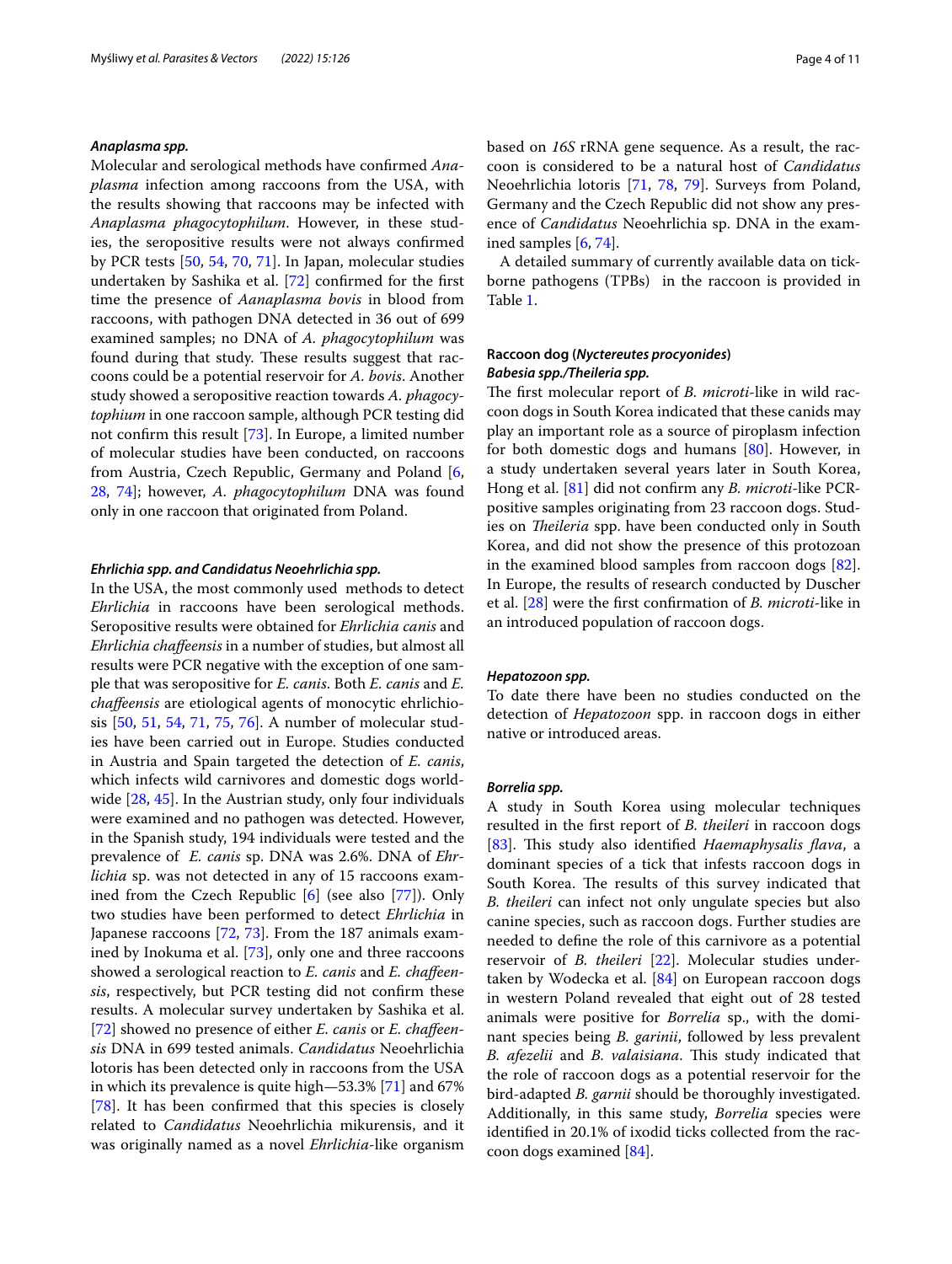| <b>TBPs</b>            | Species/genospecies          | Locality           | Prevalence           | Diagnostic test | References |
|------------------------|------------------------------|--------------------|----------------------|-----------------|------------|
| Babesia/Theileria spp. | B. microti-like              | USA-native         | 1/1 (100%)           | PCR             | $[38]$     |
|                        | B. microti-like              | Japan-introduced   | 2/24(8.3%)           | PCR             | $[34]$     |
|                        | Babesia sp.                  | USA-native         | 1/1 (100%)           | PCR             | $[42]$     |
|                        | B. microti-like              | USA-native         | 34/41 (84%)          | PCR             | $[40]$     |
|                        | Babesia sp.                  |                    | 37/41 (90%)          |                 |            |
|                        | Babesia sp.                  | Japan-introduced   | 6/348 (1.7%)         | PCR             | $[35]$     |
|                        | Theileria sp.                |                    | 0/348                |                 |            |
|                        | B. microti-like              |                    | 0/348                |                 |            |
|                        | B. microti-like              | USA-native         | 14/17 (82.4%)        | PCR             | $[41]$     |
|                        | B. microti-like <sup>a</sup> | Austria-introduced | 0/4                  | PCR             | $[28]$     |
|                        | B. microti-like              | USA-native         | 70/106 (66%)         | PCR             | $[36]$     |
|                        | Babesia sp.                  |                    | 11/106 (10%)         |                 |            |
|                        | B. microti-like              | USA/Canada         | 490/699 (70%)        | PCR             | $[37]$     |
|                        | Babesia sp.                  |                    | 170/699 (24%)        |                 |            |
|                        | <b>B.</b> microti            | USA-native         | 5/15(33.3%)          | PCR             | $[39]$     |
|                        | <b>B.</b> microti            | USA-native         | 0/3                  | PCR             | $[54]$     |
|                        | Babesia sp.                  | Spain-introduced   | 0/2                  | PCR             | $[43]$     |
|                        | B. vulpes                    |                    | 0/2                  |                 |            |
| Hepatozoon spp.        | Hepatozoon sp.               | USA-native         | 4/4 (100%)           | PCR             | $[44]$     |
|                        | H. canis                     | Spain-introduced   | 5/194 (2.57%)        | PCR             | $[45]$     |
|                        | Hepatozoon sp.               | USA-native         | 3/15 (20%)           | PCR             | $[39]$     |
|                        | H. canis                     | Spain-introduced   | 0/2                  | PCR             | $[43]$     |
|                        | H. felis                     |                    | 0/2                  |                 |            |
|                        | H. martis                    |                    | 0/2                  |                 |            |
| Borrelia spp.          | B. burgdorferi               | USA-native         | 1/21 (4.8%)          | <b>IFAT</b>     | [46]       |
|                        | B. burgdorferi               | USA-native         | 75/370 (20%)         | <b>ELISA</b>    | $[47]$     |
|                        | B. burgdorferi               | USA-native         | 23/87 (26%)          | <b>IFAT</b>     | $[48]$     |
|                        | B. burgdorferi               | USA-native         | 9/200 (4.5%)         | <b>IFAT</b>     | $[49]$     |
|                        | Borrelia sp.                 | USA-native         | IFAT 69/156 (44.23%) | <b>IFAT/PCR</b> | $[50]$     |
|                        |                              |                    | PCR 0/169            |                 |            |
|                        | B. afzelii                   | Japan-introduced   | 1/752 (0.1%)         | <b>IIA</b>      | $[55]$     |
|                        | B. garinii                   |                    | 1/752 (0.1%)         |                 |            |
|                        | B. lonestari                 | USA-native         | 1/19 (5.3%)          | <b>IFAT</b>     | $[51]$     |
|                        | B. burgdorferi               | USA-native         | 0/30                 | <b>IFAT</b>     | $[52]$     |
|                        | <b>B.</b> turicatae          | USA-native         | 2/25(8%)             | Immunobloting   | $[53]$     |
|                        | B. burgdorferi               | USA-native         | 1/39 (2.6%)          | PCR             | $[54]$     |
|                        | B. miyamotoi                 |                    | 0/39                 |                 |            |

# <span id="page-4-0"></span>**Table 1** Tick-borne pathogens of parasitic and bacterial origin detected in raccoon (*Procyon lotor*) in its native and introduced range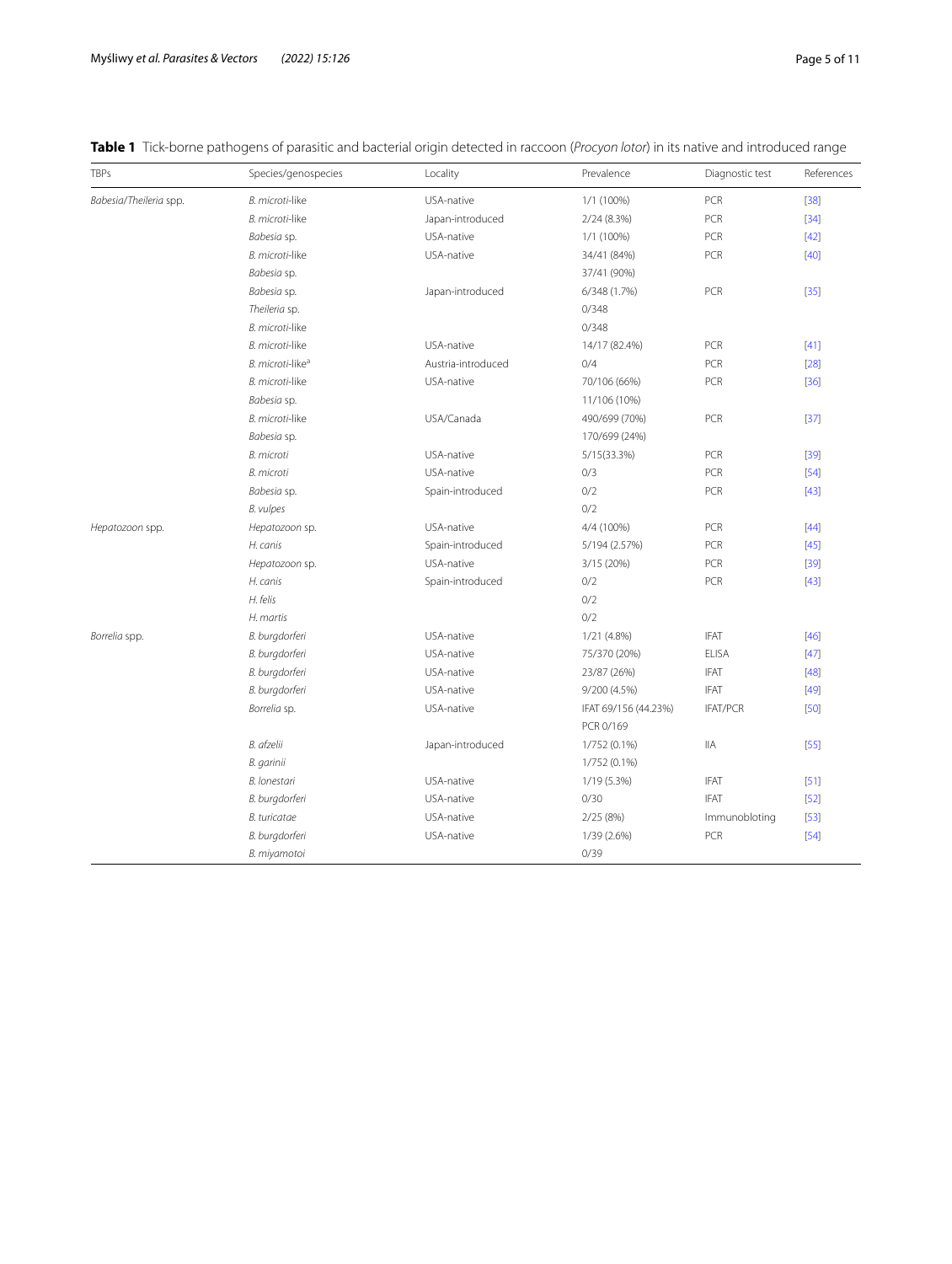# **Table 1** (continued)

| TBPs            | Species/genospecies              | Locality                  | Prevalence                      | Diagnostic test | References |
|-----------------|----------------------------------|---------------------------|---------------------------------|-----------------|------------|
| Rickettsia spp. | R. rickettsi                     | USA-native                | 17/94 (18.1%)                   | CF              | $[56]$     |
|                 | R. rickettsi                     | USA-native                | 35/129 (27.1%)                  | <b>IFAT</b>     | $[57]$     |
|                 | R. montana                       |                           | 8/129 (6.2%)                    |                 |            |
|                 | R. bellii 369-C strain           |                           | 9/129 (6.9%)                    |                 |            |
|                 | R. rickettsi                     | USA-native                | 55/120 (45.8%)                  | micro-IF        | $[58]$     |
|                 | R. montana                       |                           | 1/120 (0.8%)                    |                 |            |
|                 | R. bellii 369-C strain           |                           | 2/120 (1.7%)                    |                 |            |
|                 | R. rickettsi                     | USA-native                | 3/14 (21.4%)                    | MAT             | $[59]$     |
|                 | R. helvetica                     | Japan-introduced          | 11/699 (1.6%)                   | PCR             | [62]       |
|                 | R. felis                         |                           |                                 |                 |            |
|                 |                                  |                           | 1/699 (0.1%)                    |                 |            |
|                 | R. heliongjiangensis/R. japonica |                           | 1/699 (0.1%)                    |                 |            |
|                 | R. typhi                         | USA-native                | 0/9                             | <b>IFAT</b>     | [60]       |
|                 | R. japonica                      | Japan-introduced          | 14/752 (1.9%)                   | IIA             | $[55]$     |
|                 | R. tsutsugamushi                 |                           | 39/752 (5.2%)                   |                 |            |
|                 | R. parkeri                       | USA-native                | 14/19 (73.7%)                   | <b>IFAT</b>     | $[51]$     |
|                 | R. amblyommi                     | Japan-introduced          | 3/194 (1.5%)                    | PCR             | [63]       |
|                 | Rickettsia sp. Hj126             |                           | 3/194 (1.5%)                    |                 |            |
|                 | R. helvetica                     |                           | 1/194 (0.5%)                    |                 |            |
|                 | R. rickettsi                     | USA-native                | 3/30 (10%)                      | <b>IFAT</b>     | $[52]$     |
|                 | Rickettsia sp.                   | USA-native                | 0/1                             | <b>IFAT</b>     | [61]       |
|                 | Rickettsia sp.                   | USA-native                | 3/39 (7.7%)                     | PCR             | $[54]$     |
| Bartonella spp. | B. rochalimae                    | USA-native                | 11/42 (26%)                     | PCR             | [65]       |
|                 | Bartonella sp.                   | Japan-introduced          | 0/977                           | PCR             | [69]       |
|                 | B. henselae                      | USA-native                | 12/37 (32.4%)                   | PCR             | [66]       |
|                 | B. koehlerae                     |                           | 1/37 (2.7%)                     |                 |            |
|                 | B. clarridgeiae                  |                           | 0/37                            |                 |            |
|                 | B. rochalimae<br>B. berkhoffii   | USA-native                | 11/186 (5.9%)                   | PCR             | $[67]$     |
|                 | Bartonella sp.                   | USA-native                | 3/186 (1.6%)<br>0/39            | PCR             | $[54]$     |
|                 | B.taylorii-like                  | Canada-native             | 1/1 (100%)                      | PCR             | [68]       |
| Anaplasma spp.  | A. phagocytophilum               | USA-native                | IFAT 51/57 (89.5%)              | <b>IFAT/PCR</b> | $[70]$     |
|                 |                                  |                           | PCR 14/57 (24.6%)               |                 |            |
|                 | A. phagocytophilum               | USA-native                | IFAT 1/60 (1.7%)                | <b>IFAT/PCR</b> | $[71]$     |
|                 |                                  |                           | PCR 0/60                        |                 |            |
|                 | A. phagocytophilum               | Japan-introduced          | IFAT 1/187 (0.5%)               | <b>IFAT/PCR</b> | $[73]$     |
|                 |                                  |                           | <b>PCR 0/9</b>                  |                 |            |
|                 | A. phagocytophilum               | USA-native                | IFAT 1/156 (0.64%)<br>PCR 0/169 | <b>IFAT/PCR</b> | $[50]$     |
|                 | A.phagocytophilum                | Japan-introduced          | 0/699                           | PCR             | $[72]$     |
|                 | A. bovis                         |                           | 36/699 (5.15%)                  |                 |            |
|                 | Anaplasma sp.                    | Austria-introduced        | 0/4                             | PCR             | $[28]$     |
|                 | Anaplasma sp.                    | Czech Republic-introduced | 0/15                            | PCR             | [6]        |
|                 | A. phagocytophilum               | Poland-introduced         | 1/78 (1.3%)                     | PCR             | $[74]$     |
|                 |                                  | Germany-introduced        | 0/40                            |                 |            |
|                 | A. phagocytophilum               | USA-native                | 15/39 (38.5%)                   | PCR             | $[54]$     |
|                 | A. marginale                     |                           | 0/39                            |                 |            |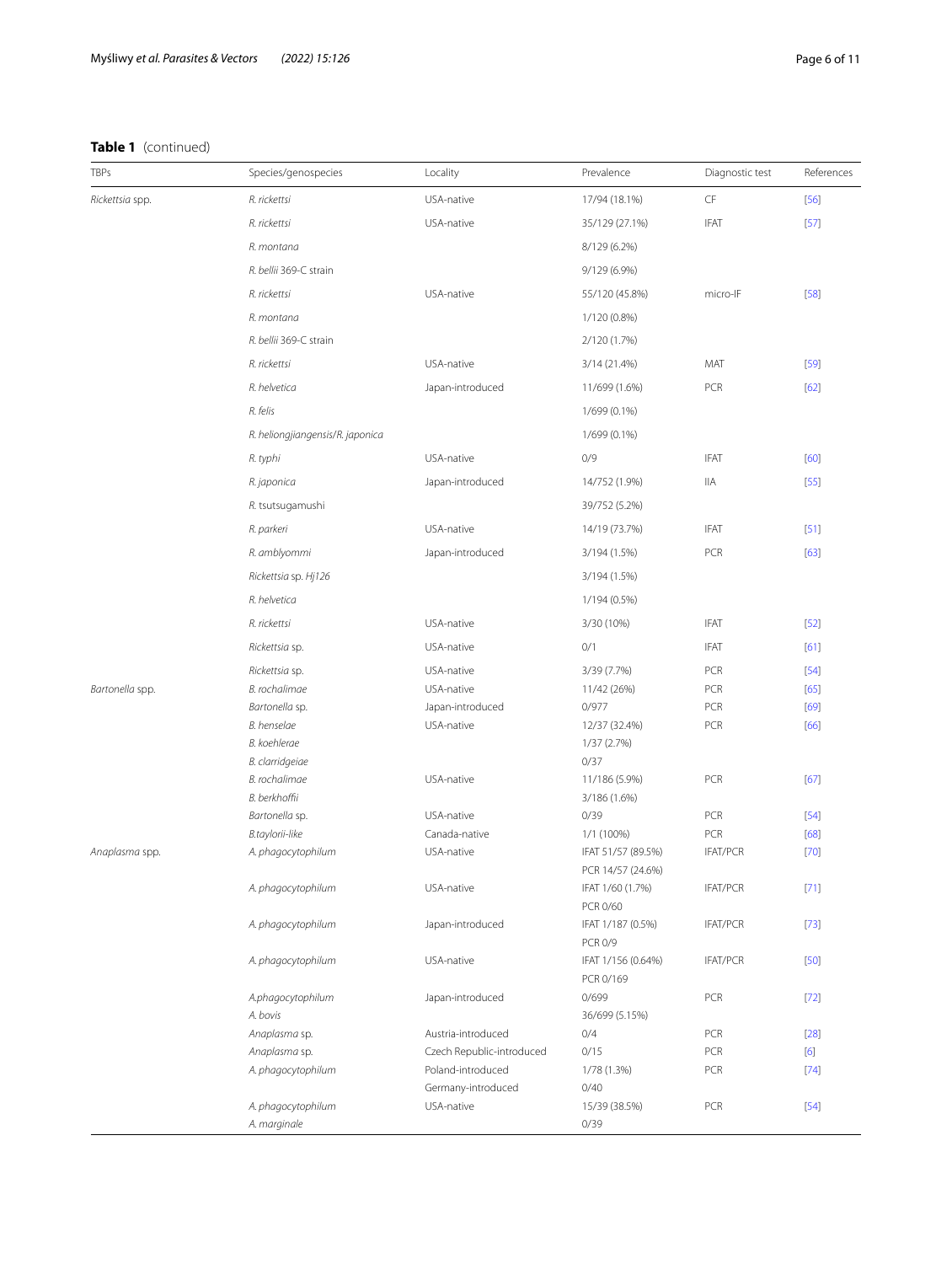## **Table 1** (continued)

| TBPs                        | Species/genospecies             | Locality                  | Prevalence           | Diagnostic test | References |
|-----------------------------|---------------------------------|---------------------------|----------------------|-----------------|------------|
| Ehrlichia spp.              | E. chaffeensis                  | USA-native                | IFAT 9/43 (21%)      | <b>IFAT</b>     | $[75]$     |
|                             | E. chaffeensis                  | USA-native                | IFAT 83/411 (20%)    | <b>IFAT/PCR</b> | $[76]$     |
|                             |                                 |                           | PCR 0/20             |                 |            |
|                             | E. canis                        | USA-native                | IFAT 13/60 (21.7%)   | <b>IFAT/PCR</b> | $[71]$     |
|                             |                                 |                           | PCR 1/60 (1.7%)      |                 |            |
|                             | E. chaffeensis                  |                           | IFAT 23/60 (38.3%)   |                 |            |
|                             |                                 |                           | PCR 0/60             |                 |            |
|                             | E. ewingii                      |                           | PCR 0/60             |                 |            |
|                             | E. canis                        | Japan-introduced          | IFAT 1/187 (0.5%)    | <b>IFAT/PCR</b> | $[73]$     |
|                             |                                 |                           | <b>PCR 0/9</b>       |                 |            |
|                             | E. chaffeensis                  |                           | IFAT 3/187 (1.6%)    |                 |            |
|                             |                                 |                           | <b>PCR 0/9</b>       |                 |            |
|                             | E. chaffeensis                  | USA-native                | IFAT 49/156 (31.41%) | <b>IFAT/PCR</b> | [50]       |
|                             |                                 |                           | PCR 0/169            |                 |            |
|                             | E. canis                        |                           | IFAT 18/156 (11.53%) |                 |            |
|                             |                                 |                           | PCR 0/169            |                 |            |
|                             | E. ewingii                      |                           | 0/169 PCR            |                 |            |
|                             | E. chaffeensis                  | USA-native                | 8/19 (42.1%)         | <b>IFAT</b>     | $[51]$     |
|                             | E. chaffeensis                  | Japan-introduced          | 0/699                | PCR             | $[72]$     |
|                             | E. canis                        |                           | 0/699                |                 |            |
|                             | E. canis                        | Austria-introduced        | 0/4                  | PCR             | $[28]$     |
|                             | Ehrlichia sp.                   | Czech Republic-introduced | 0/15                 | PCR             | [6]        |
|                             | E. canis                        | Spain-introduced          | 5/194 (2.57%)        | PCR             | $[45]$     |
|                             | E. canis                        | USA-native                | 0/39                 | PCR             | $[54]$     |
|                             | E. ewingii                      |                           | 0/39                 |                 |            |
|                             | E. chaffeensis                  |                           | 0/39                 |                 |            |
| Candidatus Neoehrlichia sp. | Candidatus Neoehrlichia lotoris | USA-native                | 32/60 (53.3%)        | PCR             | $[71]$     |
|                             | Candidatus Neoehrlichia lotoris | USA-native                | 131/197 (67%)        | PCR             | $[78]$     |
|                             | Candidatus Neoehrlichia sp.     | Czech Republic-introduced | 0/15                 | PCR             | [6]        |
|                             | Candidatus Neoehrlichia sp.     | Poland-introduced         | 0//78                | PCR             | $[74]$     |
|                             |                                 | Germany-introduced        | 0/40                 |                 |            |

Prevalence and diagnostic tests are included for each reference

CF, Complement-fxing antibodies; ELISA, enzyme-linked immunosorbent assay; IFAT, indirect fuorescent antibody test, IIA, indirect immunoperoxidase assay; MAT, microaglutination antibody test; PCR, polymerase chain reaction

<sup>a</sup> *B. microti-*like name was used for all sequences belonging to *B. microti* group and reported by authors as *B.* cf. *microti*

### *Rickettsia spp.*

Studies related to *Rickettsia* species have been conducted only in the native habitat of raccoon dogs, namely Japan and South Korea. Neagari et al. [\[85](#page-10-36)] screened samples from 30 raccoon dogs using serological tests with the aim to detect *R. japonica* and *R. tsutsugamushi* antibodies; however, none of the examined carnivores were infected with these bacterial species. Other research carried out in South Korea identifed seropositive raccoon dogs, with spotted fever group rickettsia (*R. japonica*) and typhus group rickettsia (*R. typhi*) antibodies detected in 30.5% and 41.6% of animals, respectively  $[86]$  $[86]$ . These results are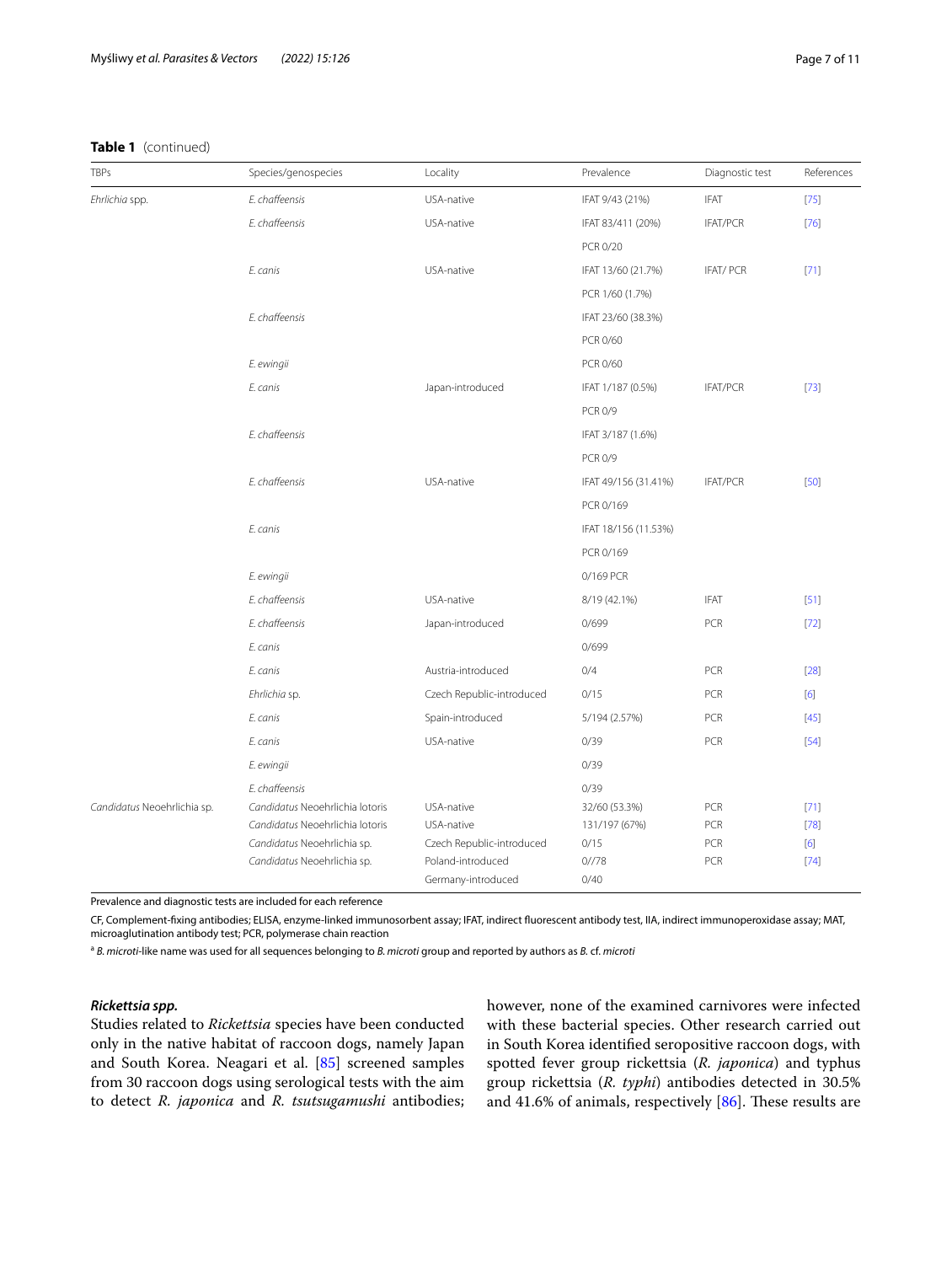of great importance as the YH strain antigen (*R. japonica*) used in the test on raccoon dogs is the same strain used in the detection of seropositive humans in South Korea. This study was the first time in South Korea that wild animals were used as rickettsial infection indicators [[86\]](#page-10-37). Molecular studies undertaken by Han et al. [[81](#page-10-25)] did not show the presence of rickettsia species in any of 15 blood samples from raccoon dogs in South Korea.

## *Bartonella spp.*

Research on this Gram-negative bacterium has been performed only in Japan and South Korea. Early studies on *Bartonella* in Japan confrmed DNA infection in 11 out of 171 raccoon dogs; however, this pathogen was not isolated from carnivores. The amplicons obtained were most closely related to those of *B. rochalimae* which is an emerging zoonotic pathogen in Europe, South America and the USA [\[69](#page-10-13), [87\]](#page-10-38). Molecular surveys of 619 Japanese raccoon dogs (*Nycetereutes procyonides viverrinus*) revealed the presence of *B. rochalimae* DNA in the blood samples examined. However, this species has never been detected in any other carnivore co-inhabiting the area with the raccoon dogs, which suggests that raccoon dogs specifcally may be able to harbor this bacterium species in their blood. Nevertheless, more research is needed to confrm this hypothesis [[88\]](#page-10-39). In another study, *B. henselae* DNA was detected in blood and spleen samples of raccoon dogs in South Korea [[22\]](#page-9-15).

### *Anaplasma spp.*

Only two studies have been conducted in Asia on *Anaplasma* spp., both in South Korea. Han et al. [\[81](#page-10-25)] confrmed the frst infection of *A. bovis* in Korean raccoon dogs and suggested that they may act as a natural reservoir of this pathogen. However, only 15 samples of raccoon dogs were tested in this study, and only one sample was PCR-positive for *A. bovis*. In a larger study which was carried out subsequent to that Han et al. [[81\]](#page-10-25), Kang et al. [[22\]](#page-9-15) examined 193 splenic tissue and blood samples of Korean raccoon dogs; screening by PCR showed the presence of *A. bovis* in 2.1% of the samples tested and, for the frst time, the presence of *A. phagocytophilum* in 1% of samples. Studies on this bacterium have also been conducted in Europe. *Anaplasma phagocytophilum* has been confrmed in raccoon dogs from Germany [[89](#page-10-40)] and Poland  $[90]$  $[90]$ . The study in Poland was the first in Europe that involved a large number of raccoon dogs. Testing of 68 spleen samples showed that 24 samples (35.3%) were positive for *A. phagocytophilum*. Other studies carried out in Poland did not show the presence of *Anaplasma* species [\[74\]](#page-10-18) and neither did surveys carried out in the Czech Republic [[6\]](#page-9-2) and Austria [\[28](#page-9-31)].

### *Ehrlichia spp. and Candidatus Neoehrlichia*

To date, only one study has been conducted to detect *Ehrlichia* spp. in the Korean native habitat of raccoon dogs, and none of 15 blood samples examined was positive for this pathogen [\[82](#page-10-26)]. However, only a small number of carnivores were examined. Studies performed on raccoon dogs in Austria [\[28](#page-9-31)] and Czech Republic [[6\]](#page-9-2) also did not show the presence of *Ehrlichia* or *Candidatus* Neoehrlichia spp. DNA. Research undertaken by Hildebrand et al. [\[74\]](#page-10-18) revealed for the frst time the presence of *Candidatus* Neoehrlichia spp. (FU98) in raccoon dogs from Poland and established the raccoon dog as a new host for this pathogen. A detailed summary of currently available data on TPBs in free-ranging raccon dogs is provided in Table [2](#page-8-2).

### **Conclusions**

A summary of the data originating from research carried out mostly in the last two decades allows us to conclude that the raccoon and raccoon dog are indeed species with the potential to be competent reservoirs of numerous TBPs. However, many epidemiological aspects are still poorly understood, and more research is required. It is exceptionally noteworthy that very few studies on the incidence of TBPs in these carnivores have been conducted in introduced areas. Both animals are alien species that have been introduced into Europe, yet little or even no knowledge on the specifc TBPs they may harbor is available. Therefore, many opportunities for further research still exist. Future studies should prioritize the testing of larger populations of introduced raccoons and raccoon dogs for the presence of TBPs in areas where those animals have not yet been sampled (or for which data are insufficient). Results could then be compared with those obtained from their native habitats. Moreover, the sympatric occurrence of invasive and native carnivores facilitate the inter-species transmission of pathogens and may also play a relevant role in the circulation of pathogens transmitted by ticks. Evaluation of possible cross-species transmissions, vector establishment and an insight into possible zoonotic implications appear to be essential for a better understanding of the epidemiology of TBDs and to assess the potential risk originating from these two invasive species.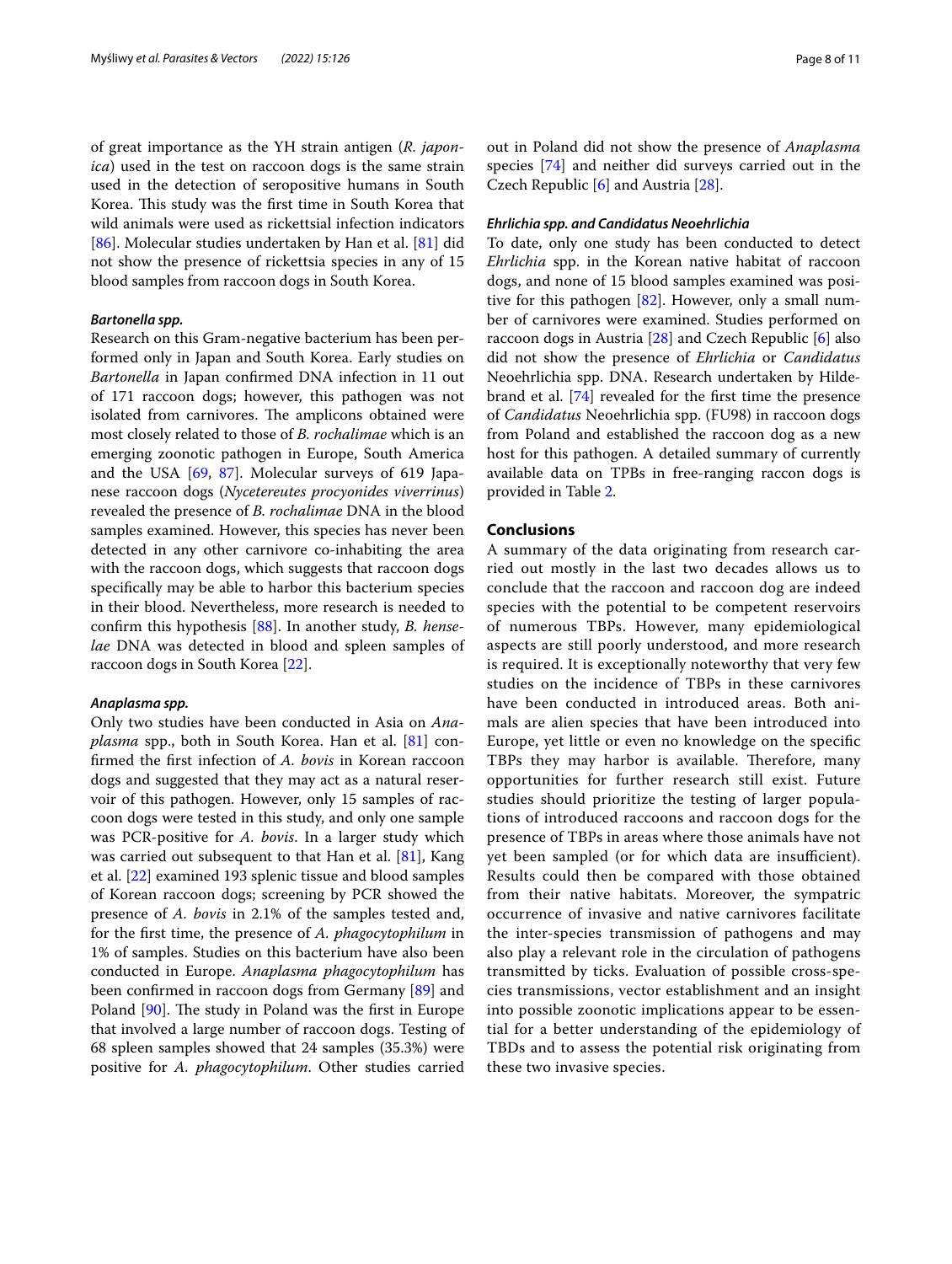| <b>TBPs</b>                  | Species/genospecies                | Locality                  | Prevalence                 | Diagnostic test | References |
|------------------------------|------------------------------------|---------------------------|----------------------------|-----------------|------------|
| Babesia/Theileria spp.       | B. microti-like                    | South Korea-native        | 3/14 (21.4%)               | PCR             | [80]       |
|                              | <b>B.</b> microti                  | South Korea-native        | 0/23                       | PCR             | [81]       |
|                              | B. microti-like <sup>a</sup>       | Austria-introduced        | 5/8 (62.5%)                | PCR             | $[28]$     |
|                              | Theileria sp.                      | South Korea-native        | 0/15                       | PCR             | [82]       |
| Borrelia spp.                | B. afzelii                         | Poland-introduced         | 2/28 (25%)                 | PCR             | [84]       |
|                              | B. garinii                         |                           | 5/28 (62.5%)               |                 |            |
|                              | B. valaisiana                      |                           | 1/28 (12.5%)               |                 |            |
|                              | <b>B.</b> theileri                 | South Korea-native        | 1/142 (0.7%)               | PCR             | [22]       |
| Rickettsia spp.              | R. japonica                        | Japan-native              | 0/30                       | <b>IFAT</b>     | [85]       |
|                              | R. tsutsugamushi                   |                           | 0/30                       |                 |            |
|                              | R. japonica                        | South Korea-native        | 11/36 (30.5%)              | <b>IFAT</b>     | [86]       |
|                              | R. typhi                           |                           | 15/36 (41.6%)              |                 |            |
|                              | Rickettsia sp.                     | South Korea-native        | 0/15                       | PCR             | [82]       |
| Bartonella spp.              | Bartonella sp.                     | Japan-native              | 0/171                      | PCR             | [69]       |
|                              | B. henselae                        | South Korea-native        | 2/142 (1.5%)               | PCR             | $[22]$     |
|                              | B. rochalimae                      | Japan-native              | 44/619 (7.1%)              | PCR             | [88]       |
| Anaplasma spp.               | A. phagocytophilum                 | Germany-introduced        | 3/13 (23.2%)               | PCR             | [89]       |
|                              | Anaplasma sp.                      | Austria-introduced        | 0/8                        | PCR             | $[28]$     |
|                              | Anaplasma sp.                      | Czech Republic-introduced | 0/7                        | PCR             | [6]        |
|                              | A. bovis                           | South Korea-native        | $1/15(6.6\%)$              | PCR             | [82]       |
|                              | A. phagocytophilum                 | Poland-introduced         | $0/10(30\%)$               | PCR             | [74]       |
|                              | A. phagocytophilum<br>A. bovis     | South Korea-native        | 2/193 (1%)<br>4/193 (2.1%) | PCR             | $[22]$     |
|                              | A. phagocytophilum                 | Poland-introduced         | 24/68 (35.3%)              | PCR             | $[90]$     |
| Ehrlichia spp.               | Ehrlichia sp.                      | South Korea-native        | 0/15                       | <b>PCR</b>      | [82]       |
|                              | E. canis                           | Austria-introduced        | 0/8                        | PCR             | $[28]$     |
|                              | Ehrlichia sp.                      | Czech Republic-introduced | 0/7                        | PCR             | [6]        |
| Candidatus Neoehrlichia spp. | Candidatus Neoehrlichia sp.        | Austria-introduced        | 0/8                        | PCR             | [28]       |
|                              | Candidatus Neoehrlichia sp.        | Czech Republic-introduced | 0/7                        | PCR             | [6]        |
|                              | Candidatus Neoehrlichia sp. (FU98) | Poland-introduced         | 3/10 (30%)                 | PCR             | [74]       |

<span id="page-8-2"></span>**Table 2** Tick-borne pathogens of parasitic and bacterial origin detected in free-ranging raccoon dogs (*Nyctereutes procyonoides*) in their native and introduced range

Prevalence and diagnostic test are included for each reference

IFAT, indirect fuorescent antibody test, PCR, polymerase chain reaction

<sup>a</sup> *B. microti-*like name was used for all sequences belonging to *B. microti* group and reported by authors as *B.* cf. *microti*

#### **Abbreviations**

TBDs: Tick-borne diseases; TBPs: Tick-borne pathogens.

#### **Authors' contributions**

JH conceived the paper. IM analyzed the data. IM and APH and wrote the draft of the manuscript. APM and JH reviewed and edited the manuscript. All authors read and approved the fnal version of the manuscript.

### **Funding**

Not applicable.

### **Availability of data and materials**

All data analyzed during this study is included in this published article.

### **Declarations**

**Ethics approval and consent to participate**

Not applicable.

#### **Consent for publication**

Not applicable.

#### **Competing interests**

The authors declare that they have no competing interests.

Received: 28 October 2021 Accepted: 18 March 2022 Published online: 11 April 2022

### **References**

- <span id="page-8-0"></span>1. Daszak P, Cunningham AA, Hyatt AD. Emerging infectious diseases of wildlife- threats to biodiversity and human health. Science. 2000;287:443–9.
- <span id="page-8-1"></span>2. Sutor A, Schwarz S, Conraths FJ. The biological potential of the raccoon dog (*Nyctereutes procyonoides*, Gray 1834) as an invasive species in Europe—new risks for disease spread? Acta Theriol. 2014;59:49–59.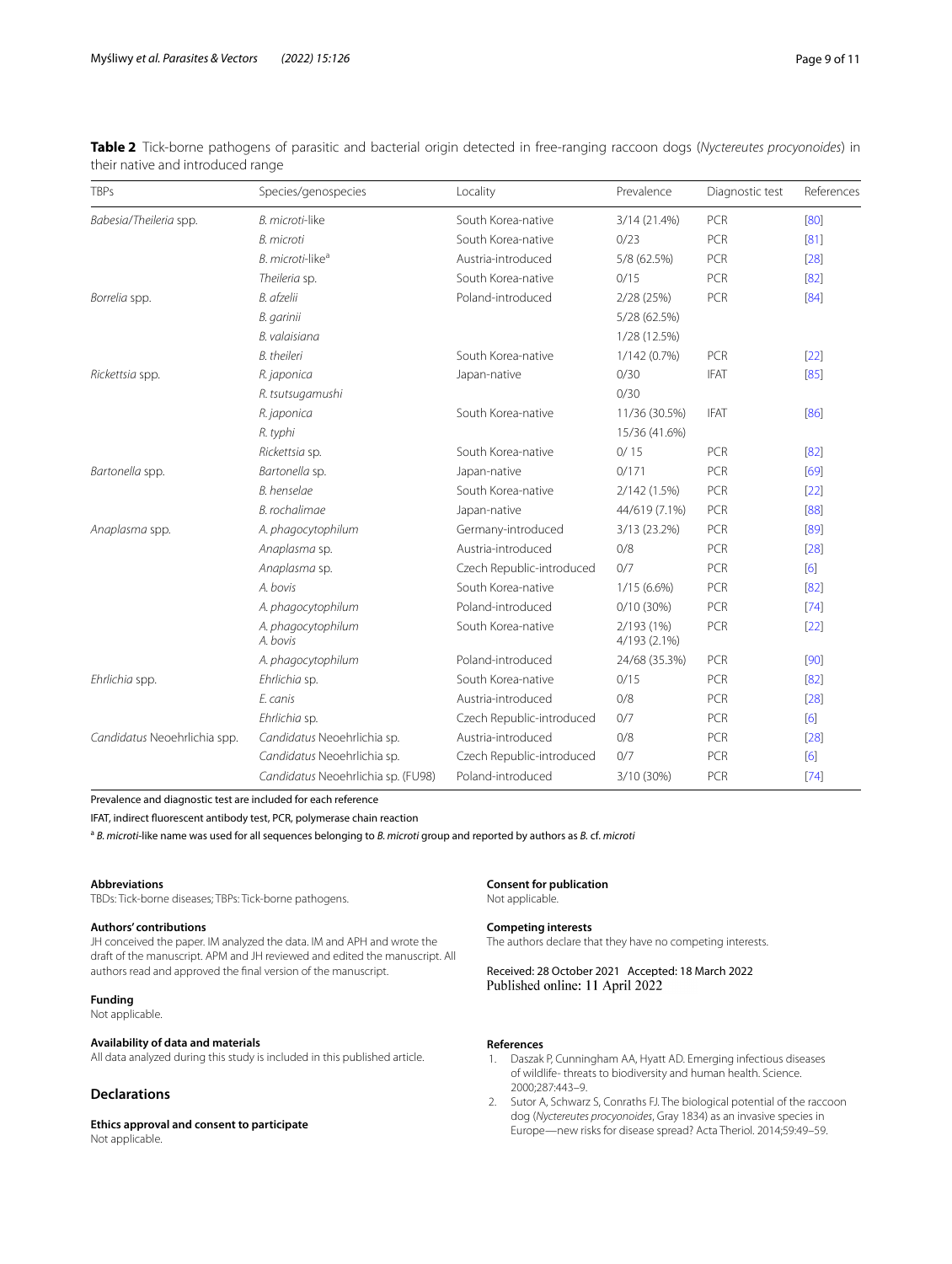- <span id="page-9-0"></span>3. André MR. Diversity of *Anaplasma* and *Ehrlichia*/*Neoehrlichia* agents in terrestrial wild carnivores worldwide: implications for human and domestic animal health and wildlife conservation. Front Vet Sci. 2018;5:293.
- <span id="page-9-1"></span>4. Alvarado-Rybak M, Solano-Gallego L, Millán J. A review of piroplasmid infections in wild carnivores worldwide: importance for domestic animal health and wildlife conservation. Parasit Vectors. 2016;9:538.
- 5. Otranto D, Cantacessi C, Dantas-Torres F, Brianti E, Pfefer M, Genchi C, et al. The role of wild canids and felids in spreading parasites to dogs and cats in Europe. Part II: helminths and arthropods. Vet Parasitol. 2015;213:24–37.
- <span id="page-9-2"></span>6. Hodžić A, Mitkovà B, Modrý D, Juránková J, Frgelecova L, Forejtek P, et al. A new case of the enigmatic *Candidatus* Neoehrlichia sp. (FU98) in a fox from the Czech Republic. Mol Cell Probes. 2017;31:59–60.
- <span id="page-9-3"></span>7. Kaufmann JH. Raccoons Allies. In: Chapman JA, Feldhammer GA, editors. Wild mammals of North America. Baltimore: John Hopkins University Press; 1982. p. 567–85.
- <span id="page-9-4"></span>8. Mori E, Mazza G, Menchetti M, Panzeri M, Gager Y, Bertolino S, Di Febbraro M, et al. The masked invader strikes again: the conquest of Italy by the northern raccoon. Hystrix. 2015;26:47–51.
- <span id="page-9-5"></span>9. Kauhala K. Reproductive strategies of the raccoon dog and the red fox in Finland. Acta Theriol. 1996;41:51–8.
- <span id="page-9-7"></span>10. Ikeda T, Asano M, Matoba Y, Abe G. Present status of invasive alien raccoon and its impact in Japan. Glob Environ Res. 2004;8:125–31.
- 11. Timm R, Cuarón AD, Reid F, Helgen K, González-Maya JF. *Procyon lotor*. In: IUCN 2012. IUCN red list of threatened species. Gland: International Union for Conservation of Nature; 2008.
- <span id="page-9-9"></span>12. Beltrán-Beck B, García FJ, Gortázar C. Raccoons in Europe: disease hazards due to the establishment of an invasive species. Eur J Wildl Res. 2012;58:5–15.
- <span id="page-9-6"></span>13. García JT, García FJ, Alda F, González JL, Aramburu MJ, Cortés Y, et al. Recent invasion and status of the raccoon (*Procyon lotor*) in Spain. Biol Invasions. 2012;14:1305.
- <span id="page-9-8"></span>14. Matsuo R, Ochiai K. Dietary overlap among two introduced and one native sympatric carnivore species, the raccoon, the masked palm civet, and the raccoon dog, in Chiba prefecture, Japan. Mammal Study. 2009;34:187–94.
- <span id="page-9-10"></span>15. Kazacos KR. *Baylisascaris procyonis* and related species. In: Samuel WM, Pybus MJ, Kocan AA, editors. Parasitic diseases of wild mammals. Ames: Iowa State University Press; 2001. p. 301–41.
- <span id="page-9-11"></span>16. Okarma H, Zalewski A, Bartoszewicz M, Biedrzycka A, Jędrzejewska E. Szop pracz *Procyon lotor* w Polsce—ekologia inwazji. Stud Mater CEPL Rogowie. 2012;14:296–303.
- 17. Hohmann U, Voigt S, Andreas U. Quo vadis raccoon? New visitors in our backyards—on the urbanization of an allochthone carnivore in Germany. In: Gottschalk E, Barkow A, Muhlenberg M, Settle J, editors. Naturschutz und verhalten. Lepzig: UFZBerichte; 2001. p. 143–8.
- <span id="page-9-12"></span>18. Bartoszewicz M, Okarma H, Zalewski A, Szczęsna J. Ecology of the raccoon (*Procyon lotor*) from western Poland. Ann Zool Fenn. 2008;45:291–8.
- <span id="page-9-13"></span>19. Lavrov NP. Itogi introdukcii enotovidnoj sobaki (Npg) v otel'enye oblasti SSSR. Tr Kafedr Biol MGZPI. 1971;29:101–60 (in Russian).
- <span id="page-9-14"></span>20. Botvinkin AD, Savitskii VP, Sidorov GN, Iudin VG. Importance of the raccoon dog in the epidemiology and epizootiology of rabies in the Far East. Zh Mikrobiol Epidemiol Immunobiol. 1981;12:79–82.
- 21. Kauhala K, Kowalczyk R. Invasion of the raccoon dog *Nyctereutes procyonoides* in Europe: history of colonization, features behind its success, and threats to native fauna. Curr Zool. 2011;57:584–98.
- <span id="page-9-15"></span>22. Kang JG, Chae JB, Cho YK, Jo YS, Shin NS, Lee H, et al. Molecular detection of *Anaplasma*, *Bartonella*, and *Borrelia theileri* in raccoon dogs (*Nyctereutes procyonoides*) in Korea. Am J Trop Med Hyg. 2018;98:1061–8.
- <span id="page-9-16"></span>23. Burri C, Dupasquier C, Bastic V, Gern L. Pathogens of emerging tick-borne diseases, *Anaplasma phagocytophilum*, *Rickettsia* spp., and *Babesia* spp., in *Ixodes* ticks collected from rodents at four sites in Switzerland (Canton of Bern). Vector Borne Zoonotic Dis. 2011;11:939–44.
- <span id="page-9-17"></span>24. Madison-Antenucci S, Kramer LD, Gebhardt LL, Kaufman E. Emerging tick-borne diseases. Clin Microbiol Rev. 2020;33:e00083-e118.
- <span id="page-9-18"></span>25. Torchin ME, Mitchell CE. Parasites, pathogens, and invasions by plants and animals. Front Ecol Environ. 2004;2:183–90.
- <span id="page-9-19"></span>26. Popiołek M, Szczęsna-Staśkiewicz J, Bartoszewicz M, Okarma H, Smalec B, Zalewski A. Helminth parasites of an introduced invasive carnivore species, the raccoon (*Procyon lotor* L.), from the Warta Mouth national park (Poland). J Parasitol. 2011;97:357–60.
- 27. Leśniańska K, Perec-Matysiak A, Hildebrand J, Buńkowska-Gawlik K, Piróg A, Popiołek M. *Cryptosporidium* spp. and *Enterocytozoon bieneusi* in introduced raccoons (*Procyon lotor*)—frst evidence from Poland and Germany. Parasitol Res. 2016;115:4535–41.
- <span id="page-9-31"></span>28. Duscher T, Hodžić A, Glawischnig W, Duscher GG. The raccoon dog (*Nyctereutes procyonoides*) and the raccoon (*Procyon lotor*)—their role and impact of maintaining and transmitting zoonotic diseases in Austria, Central Europe. Parasitol Res. 2017;116:1411–6.
- 29. Lempp C, Jungwirth N, Grilo ML, Reckendorf A, Ulrich A, Van Neer A, et al. Pathological fndings in the red fox (*Vulpes vulpes*), stone marten (*Martes foina*) and raccoon dog (*Nyctereutes procyonoides*), with special emphasis on infectious and zoonotic agents in Northern Germany. PLoS ONE. 2017;12:e0175469.
- 30. Osten-Sacken N, Słodkowicz-Kowalska A, Pacoń J, Skrzypczak Ł, Werner A. Intestinal and external parasites of raccoon dogs (*Nyctereutes procyonoides*) in western Poland. Ann Parasitol. 2017;63:37–44.
- <span id="page-9-20"></span>31. Heddergott M, Frantz AC, Pohl D, Osten-Sacken N, Steinbach P. Detection of *Cryptosporidium* spp. infection in wild raccoons (*Procyon lotor*) from Luxembourg using an ELISA approach. Acta Parasitol. 2020;65:985–9.
- <span id="page-9-21"></span>32. Anderson JF, Magnarelli LA, Sulzer AJ. Raccoon babesiosis in Connecticut, USA: *Babesia lotori* sp. n. J Parasitol. 1981;67:417–25.
- <span id="page-9-22"></span>33. Telford SR III, Gorenfot A, Brasseur P, Spielman A. Babesial infections in humans and wildlife. In: Kreier JP, editor. Parasitic protozoa. San Diego: Academic Press; 1993. p. 1–47.
- <span id="page-9-36"></span>34. Kawabuchi T, Tsuji M, Sado A, Matoba Y, Asakawa M, Ishihara C. *Babesia microti*-like parasites detected in feral raccoons (*Procyon lotor*) captured in Hokkaido, Japan. J Vet Med Sci. 2005;67:825–7.
- <span id="page-9-23"></span>35. Jinnai M, Kawabuchi-Kurata T, Tsuji M, Nakajima R, Fujisawa K, Nagata S, et al. Molecular evidence for the presence of new *Babesia* species in feral raccoons (*Procyon lotor*) in Hokkaido, Japan. Vet Parasitol. 2009;162:241–7.
- <span id="page-9-24"></span>36. Garrett KB, Schott R, Peshock L, Yabsley MJ. Prevalence and diversity of piroplasms and ticks in young raccoons and an association of *Babesia* sensu stricto infections with splenomegaly. Parasitol Open. 2018;4:e12.
- <span id="page-9-25"></span>37. Garrett KB, Hernandez SM, Balsamo G, Barron H, Beasley JC, Brown JD, et al. Prevalence, distribution, and diversity of cryptic piroplasm infections in raccoons from selected areas of the United States and Canada. Int J Parasitol Parasites Wildl. 2019;9:224–33.
- <span id="page-9-26"></span>38. Goethert HK, Telford SR III. What is *Babesia microti*? Parasitology. 2003;127:301–9.
- <span id="page-9-27"></span>39. Modarelli JJ, Westrich BJ, Milholland M, Tietjen M, Castro-Arrelano I, Medina RF, et al. Prevalence of protozoan parasites in small and medium mammals in Texas, USA. Int J Parasitol Parasites Wildl. 2020;11:229–34.
- <span id="page-9-29"></span>40. Birkenheuer AJ, Marr HS, Hladio N, Acton AE. Molecular evidence of prevalent dual piroplasma infections in North American raccoons (*Procyon lotor*). Parasitology. 2007;135:33–7.
- <span id="page-9-28"></span>41. Clark K, Savick K, Butler J. *Babesia microti* in rodents and raccoons from northeast Florida. J Parasitol. 2012;98:1117–21.
- <span id="page-9-30"></span>42. Birkenheuer AJ, Whittington J, Neel J, Large E, Barge A, Levy MG, Breitschwerdt EB. Molecular characterization of a *Babesia* species identifed in a North American raccoon. J Wildl Dis. 2006;42:375–80.
- <span id="page-9-32"></span>43. Ortuño M, Nachum-Biala Y, Garcia-Bocanegra I, Resa M, Berriatua E, Baneth G. An epidemiological study in wild carnivores from Spanish Mediterranean ecosystems reveals association between *Leishmania infantum*, *Babesia* spp. and *Hepatozoon* spp. infection and new hosts for *Hepatozoon martis*, *Hepatozoon canis* and *Sarcocystis* spp. Transbound Emerg Dis. 2021. <https://doi.org/10.1111/tbed.14199>.
- <span id="page-9-33"></span>44. Allen KE, Yabsley MJ, Johnson EM, Reichard MV, Panciera RJ, Ewing SA, et al. Novel *Hepatozoon* in vertebrates from the southern United States. J Parasitol. 2011;97:648–53.
- <span id="page-9-34"></span>45. Criado-Fornelio A, Martín-Pérez T, Verdú-Expósito C, Reinoso-Ortiz SA, Pérez-Serrano J. Molecular epidemiology of parasitic protozoa and *Ehrlichia canis* in wildlife in Madrid (central Spain). Parasitol Res. 2018;117:2291–8.
- <span id="page-9-35"></span>46. Anderson JF, Magnarelli LA, Burgdorfer W, Barbour AG. Spirochetes in *Ixodes dammini* and mammals from Connecticut. Am J Trop Med Hyg. 1983;32:818–24.
- <span id="page-9-37"></span>47. Magnarelli LA, Oliver JH, Hutcheson HJ, Anderson JF. Antibodies to *Borrelia burgdorferi* in deer and raccoons. J Wildl Dis. 1991;27:562–8.
- <span id="page-9-38"></span>48. Ouellette J, Apperson CS, Howard P, Evans TL, Levine JF, Carolina N. Tick-raccoon associations and the potential for Lyme disease